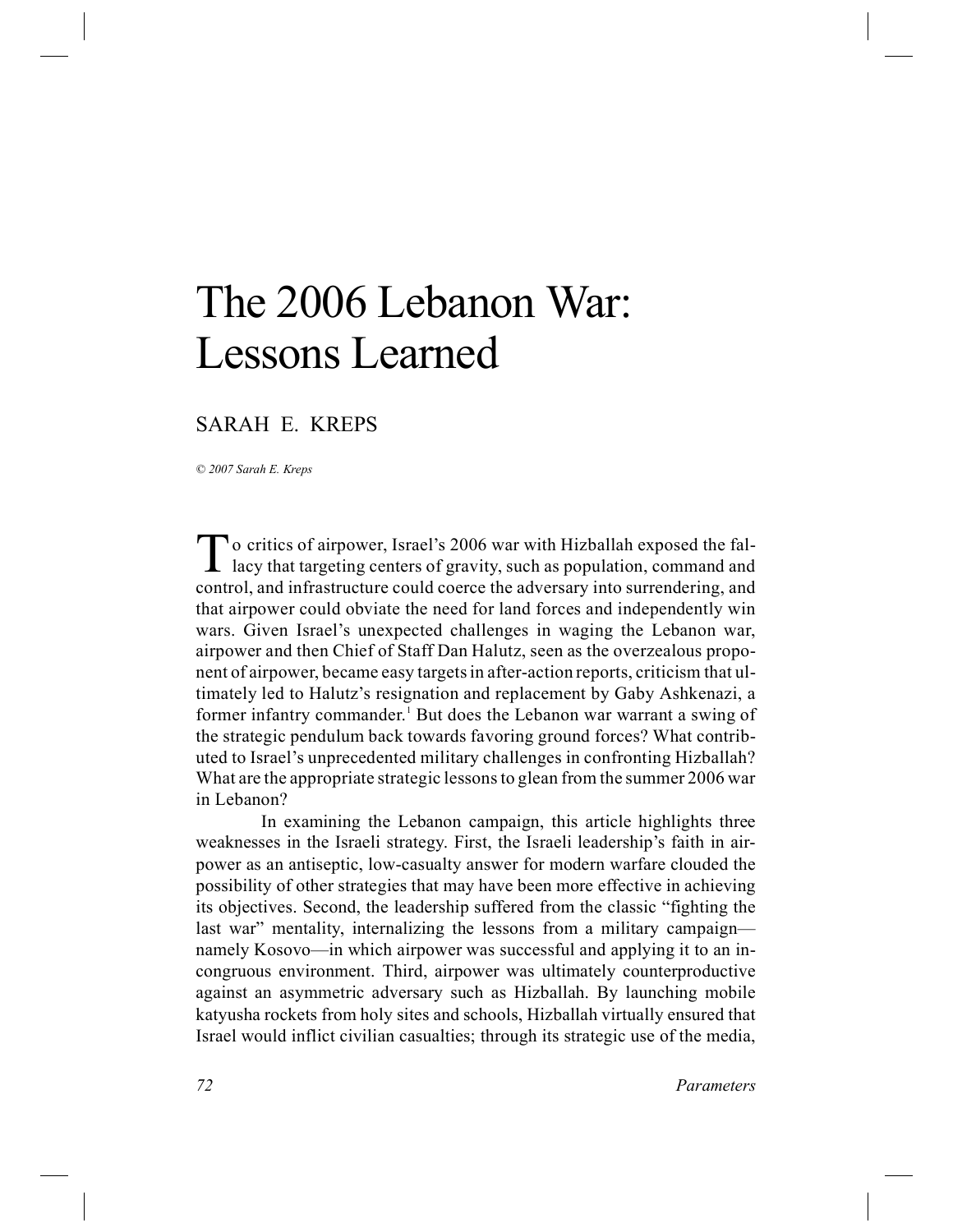Hizballah used the collateral damage to intensify support for its ideology and recruitment. In this asymmetric environment, airpower and perhaps military force more generally may be limited in their effectiveness. As this article suggests, only a comprehensive strategy that integrates airpower and military force into a broader political strategy will ultimately bring this type of adversary to its knees.

#### *The Airpower Debate*

Proponents and opponents of airpower have debated its use for almost 100 years, taking on both the general utility and applications of airpower compared to ground forces. Soon after the advent of aircraft, and with World War I stagnating in the trenches, General Giulio Douhet of the Italian General Staff saw airpower as the way out of the standstill. He envisioned the use of bombers to render the enemy "useless" by destroying their cities, population, and will to fight; command of the air, Douhet promised, would translate into victory.<sup>2</sup> His contemporary, Brigadier General William (Billy) Mitchell, responsible for US air units in France during WWI, shared Douhet's view though he applied it more judiciously, arguing that if airpower successfully targeted transportation and industry, it could defeat the adversary. Mitchell, like Douhet, tirelessly promoted the view that airpower should transform what he saw as the atavistic reliance on land and sea forces. Both men found their views heavily challenged by senior leaders, and Billy Mitchell's efforts to prove the value of airpower by sinking German battleships during peacetime (the 1920s) ended with his court-martial and resignation from the military.

The Cold War's airpower advocates, including Curtis LeMay, chief of Strategic Air Command—responsible for the US bomber and missile-based nuclear arsenal—further cemented the reputation that the use of airpower meant strategic bombers to the exclusion of tactical air and ground support operations, let alone other instruments of power, whether military or diplomatic. Colonel John Warden (USAF Retired) more elegantly conceptualized the logic behind airpower and strategic bombing by defining the adversary's centers of

Sarah E. Kreps is a senior fellow at the Institute of International Law and Politics at Georgetown University and an adjunct professor of political science at George Washington University. She has an undergraduate degree from Harvard, a graduate degree from Oxford, and is currently finishing her Ph.D. dissertation on US military interventions at Georgetown University. She has served on active duty in the US Air Force, where she worked on developmental programs for the US, UK, and NATO. She also served as a foreign area officer for European and Sub-Saharan African affairs.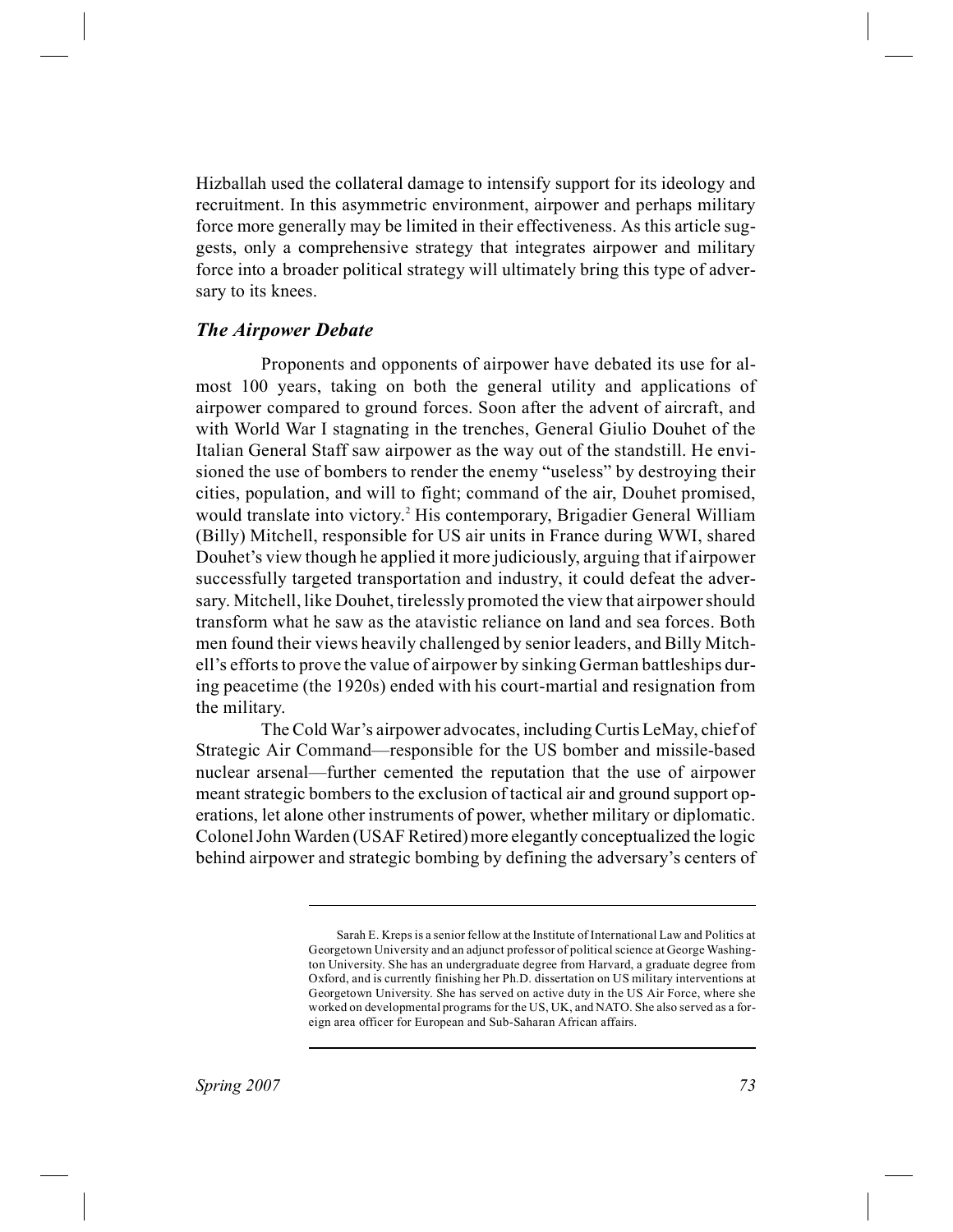gravity and explaining how airpower would cause physical paralysis and eventually lead to the enemy's resignation.<sup>3</sup> Left out of his equation were the tactical applications of airpower, including integration with ground forces; Warden reduced the means of success to the strategic applications of airpower. Then Chief of Staff Halutz, who conducted the Lebanon war, also appears to have bought into the idea that airpower had superseded ground forces as the key to strategic success. In 2001 he asserted that "I maintain that we also have to part with the concept of a land battle. . . . Victory is a matter of consciousness. Airpower affects the adversary's consciousness significantly."4While the universe of airpower proponents is by no means monolithic, and despite the fact that modern airpower doctrine emphasizes combined uses of force rather than airpower as the only decisive instrument, airpower in these absolutist incarnations has been an easy target for its detractors.

Robert Pape authored one of the more substantial criticisms of airpower and strategic bombing, arguing in *Bombing to Win* that coercion by punishment—that is, targeting population centers and infrastructure and thereby undermining the adversary's will and commitment to fight—is highly dubious. Rather than leading to the adversary's concession, as Warden had argued, Pape found that strategic bombing can actually increase the adversary's resolve, particularly when the source of conflict is contested territory. Given their optimism about coercion by punishment, leaders initiating the attack therefore tend to underestimate the cost and overestimate the likely success. More effective, Pape argued, is coercion by denial, in which friendly forces target the military assets and capabilities that the adversary needs to resist, including the fielded forces themselves. Degrading these assets would hinder the adversary's ability to carry out its end of the campaign, ultimately leading to its acquiescence.<sup>5</sup>

While the debates play themselves out during peacetime, they are particularly lively during and immediately following operations that seem to provide supporting or disconfirming evidence for one or the other side. Yet even these empirical measures are hotly debated. For example, the Kosovo war seemed to provide the most sweeping evidence in support of the argument that airpower alone can coerce an adversary and bring about victory. Without the use of any ground forces and with just 78 days of airstrikes, the allied coalition had successfully forced the Serbian President, Slobodan Milosevic, to surrender, leave Kosovo, and accept the Rambouillet Agreement, seemingly providing an overwhelming success story for airpower. Subsequent analyses, however, have suggested that airpower alone was not responsible for the Serbian defeat. Rather, airpower in conjunction with the threat of ground forces, Russian withdrawal of support for Serbia, and the role of the Kosovo Liberation Army, helped bring about an end to the Kosovo war.<sup>6</sup>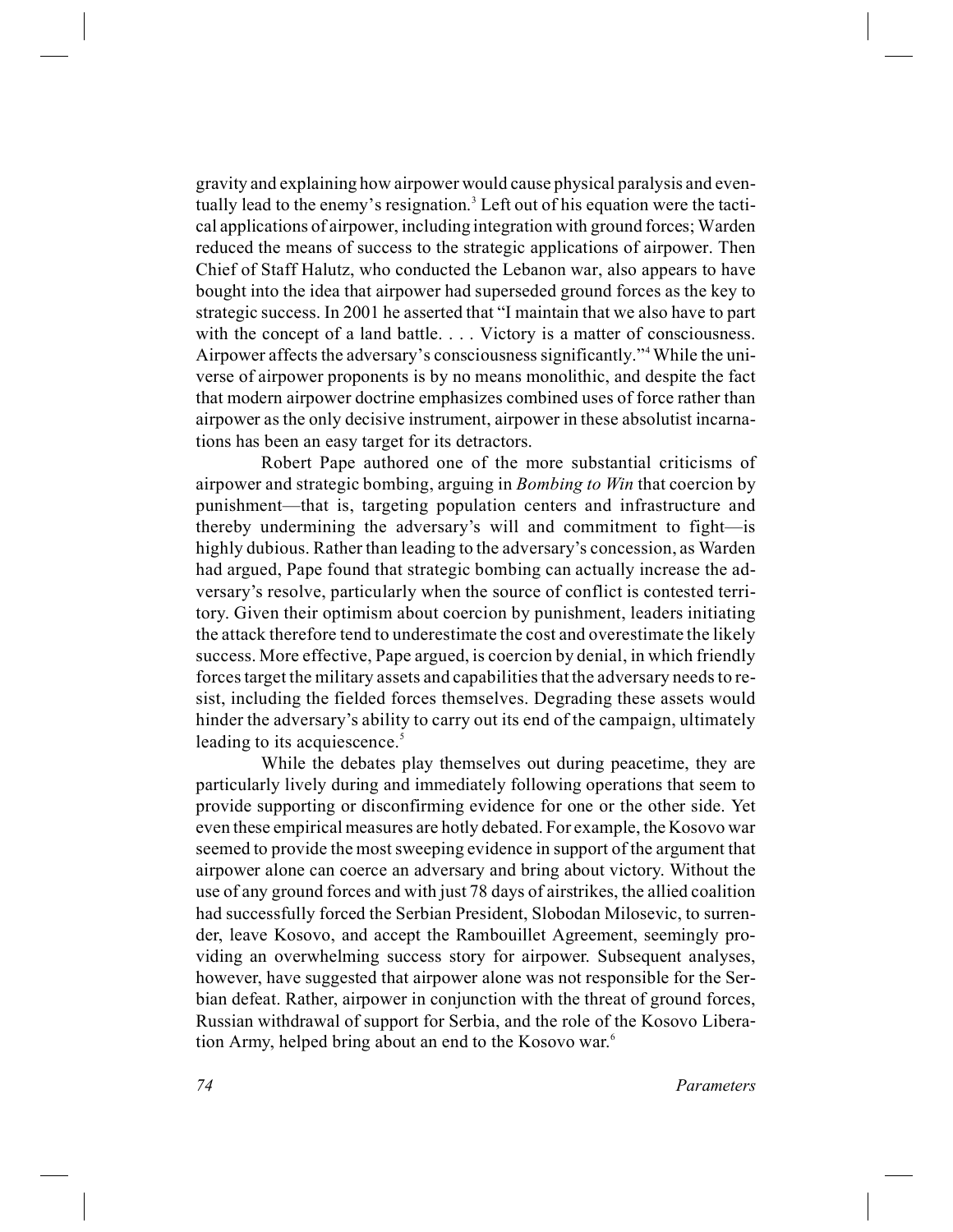Similarly, the recent Lebanon war may seem to erode the position of airpower and strategic bombing advocates. Analysts on both sides of the Atlantic criticized the reliance on airpower as a way to achieve Israel's strategic objectives: to "stop the firing of katyusha rockets against Israeli communities and to return the two abducted soldiers to Israel."<sup>7</sup> In a *Washington Post* article, Phillip Gordon argued that "strategic bombing has almost never worked" and predicted that the Lebanon campaign would chalk another mark in the loss column for airpower.<sup>8</sup> Robert Pape mused that "Israel has finally conceded that airpower alone will not defeat Hizballah."<sup>9</sup> On the Israeli side, critics were quick to conclude that overreliance on airpower by the Israeli Defense Force (IDF) contributed to Israel's apparent inability to pummel "a relatively minor terror organization, like Hizballah, operating from the smallest, weakest nation in the region."<sup>10</sup>

Airpower did offer an easy scapegoat for Israel's challenges in the August conflict, since the campaign strategy did rely heavily on strategic bombing to achieve its objectives and the IDF did not ultimately operate as decisively and successfully as many had expected. Results of the first major postwar investigation (the Shomron report) and the nearly concomitant resignation of General Halutz in January 2007 have renewed domestic and international criticism of Israel's reliance on air power during the conflict.<sup>11</sup> But just as the causes of victory in the Kosovo campaign are more textured than a cursory study would indicate, the causes of difficulty in Lebanon are more nuanced than simply arguing that airpower was again a perennial failure.

While airpower did not achieve Israel's strategic objectives—the two soldiers remain unreturned<sup>12</sup> and Hizballah was still launching  $100$ rockets a day into Israel up until the tenuous UN-sponsored cease-fire—it also was not an abject failure.<sup>13</sup> The IDF, operating primarily through its air assets, is thought to have eliminated about 500 of Hizballah's most advanced fighters, and forced many of the others to evacuate the areas south of the Litani River. Use of airpower did destroy about half of the unused longer-range rockets, and much of Lebanon's infrastructure—used to resupply Hizballah—was destroyed. After the war, Hizballah leader Hassan Nasrallah indicated that had he understood the degree to which Israel would retaliate, he may have been more cautious about the capture of two Israeli soldiers in the first place, which perhaps suggests that his experiences with the August 2006 conflict will make him more reluctant to push Israel too far in the future.<sup>14</sup> In other words, the IDF may have encountered challenges but may also have fought defiantly enough to create a deterrent for future Hizballah aggression, though this claim will only be confirmed or refuted over time.

*Spring 2007 75*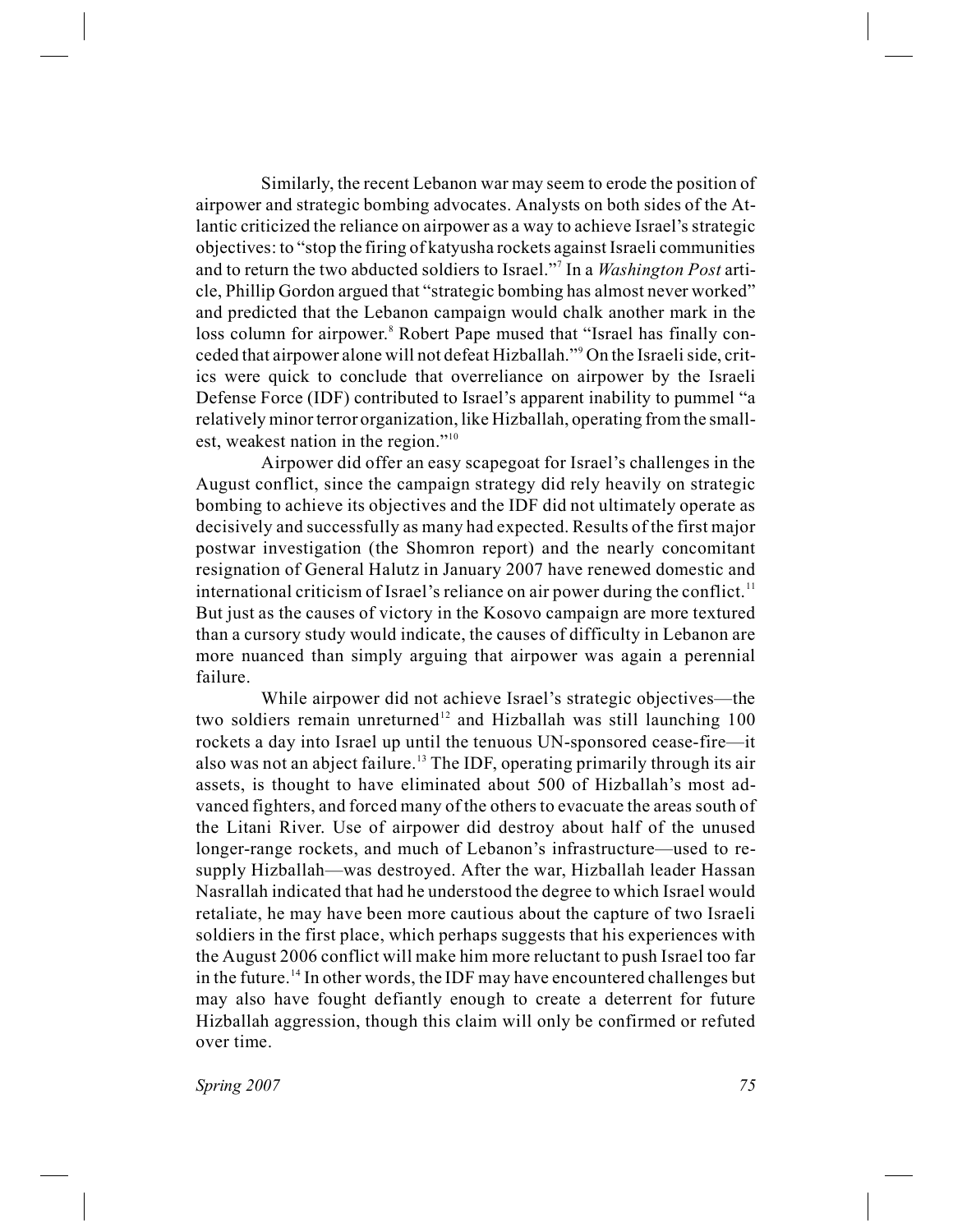#### *The Allure of Airpower*

That said, Israel encountered unprecedented challenges from Hizballah compared to its previous successes against Arab states in the region for three main reasons. First, Israel military and civilian leaders seem to have been seduced by the idea that airpower generally and strategic bombing specifically could antiseptically win wars and therefore made land warfare "anachronistic." As General Halutz has argued, "Many air operations were generally implemented without a land force, based on a worldview of Western society's sensitivity to losses. Aland force is not sent into action as long as there is an effective alternative. . . . This obliges us to part with a number of anachronistic assumptions," including that land forces are a requirement for victory.<sup>15</sup> Airpower was thought to provide a low-cost—primarily in terms of casualties—way to defeat the adversary. Israel maintained that it could use stand-off weaponry and inflict sufficient amount of pain on the civilian population to the extent that it would turn its support against Hizballah and create a "local political reaction to Hizballah's adventurism."<sup>16</sup> According to this vision, airpower could achieve those strategic objectives while exposing the IDF to a much lower risk of casualties than if they were to strive to win with a ground attack, since "there is no ground battle without casualties."<sup>17</sup>

The "victory from the air" thesis had gradually gained traction in Israel over the 1980s and 1990s, replacing what one airpower critic has referred to as the "Ben Gurion" model of definitive victory through fierce and bold maneuvering. Israel's experiences with a costly 18-year occupation of Lebanon after the first Lebanon war had given them pause in terms of deploying ground troops back to the same region.<sup>18</sup> Moreover, some observers noted that emphasis on economic stability over state security had also made high-risk strategies, such as those that might involve high casualties, less attractive: "Israeli governments in recent years have been so preoccupied with stoking the economy that they have been reluctant to take the steps necessary to ensure long-term security for fear of spooking the markets."<sup>19</sup> In its place was a mindset in which success and failure were measured by the number of fallen soldiers, which was likely to be higher through the use of ground forces than through airpower. This measure, however, inevitably constrained options available to achieve the state's objectives. As one Israeli critic noted, "If counting the fallen causes vacillation and indecisiveness, and annihilates ambition to deliver a strategic victory, how could gains become anything but losses, in terms of strategic objectives or loss of life?"<sup>20</sup> Ultimately, operational imperatives and domestic preferences operated in different directions. Achieving the objectives called for an approach that integrated more ground forces with the use of airpower, but IDF leadership and domestic preferences

*76 Parameters*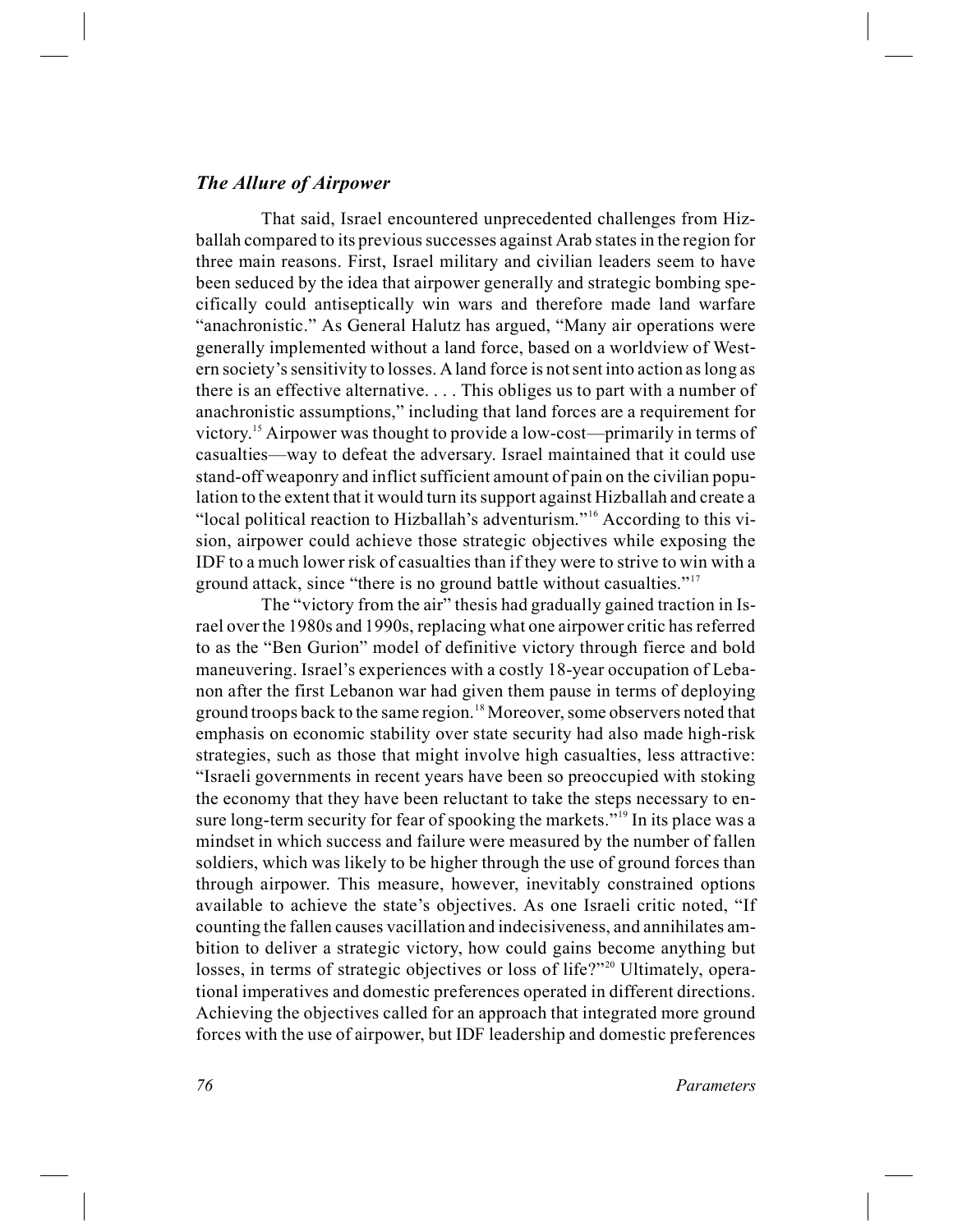called for a lower casualty strategy, which meant heavier reliance on standoff approaches such as air raids and launching missiles from afar.

In one incisive after-action analysis, a prominent Israeli columnist sought to identify the cause of the IDF's challenges: "Usually, the accusation of folly is directed at battle-hungry generals and warmongering politicians. However, at the end of this war, the accusation of folly will be directed at an entire cadre of Israeli opinion-makers and social leaders who lived in a bubble and caused Israel to live in a bubble." That bubble, he writes, is set off from a reality in which Israel's survival should have been predicated on its willingness to defend its interests through all necessary means. By fighting through means thought to limit casualties, that is, through an emphasis on stand-off airpower, they compromised their ability to defend themselves. The columnist Ari Shavit concludes that for the Israeli leadership, "Its caution is a recipe for disaster. Its attempt to prevent bloodshed is costing a great deal of bloodshed."<sup>21</sup>

The words sound dramatically similar to those of Clausewitz, who offered sage advice on the potential consequences of strategic restraint:

Kind-hearted people might of course think there was some ingenious way to disarm or defeat an enemy without too much bloodshed, and might imagine this the true goal of the art of war. Pleasant as it sounds, it is a fallacy that must be exposed: war is such a dangerous business that the mistakes which come from kindness are the very worst . . . It would be futile—even wrong—to try and shut one's eyes to what war really is from sheer distress at its brutality.<sup>22</sup>

The ineffectiveness of such restraint—airpower in the case of Lebanon—presented Israeli military planners with a conundrum, however. What was the optimal course of action in response to a small-scale terrorist attack or in this case troop capture? The question is complicated because using the stand-off, lower-risk strategy of airpower could be ineffective, while ground forces were likely to sustain heavy losses, making that option not palatable domestically or internationally.

Unfortunately, this was the corner into which the Israeli leadership had painted itself. Once it decided to launch a retaliatory strike against Hizballah in exchange for their capture of two Israeli soldiers, its strategic options became limited. While it was incumbent upon the leadership to develop a strategy that would achieve the objectives of retrieving the soldiers and disarming Hizballah, the leadership and domestic audience were unprepared for a land-based strategy that was likely to yield higher casualties. Ari Shavit laments that Israel had become "a country for which not many are willing to kill and be killed."<sup>23</sup> Mentalities that favored economic stability and low civilian casualties constrained options; leaders either needed to adjust that mentality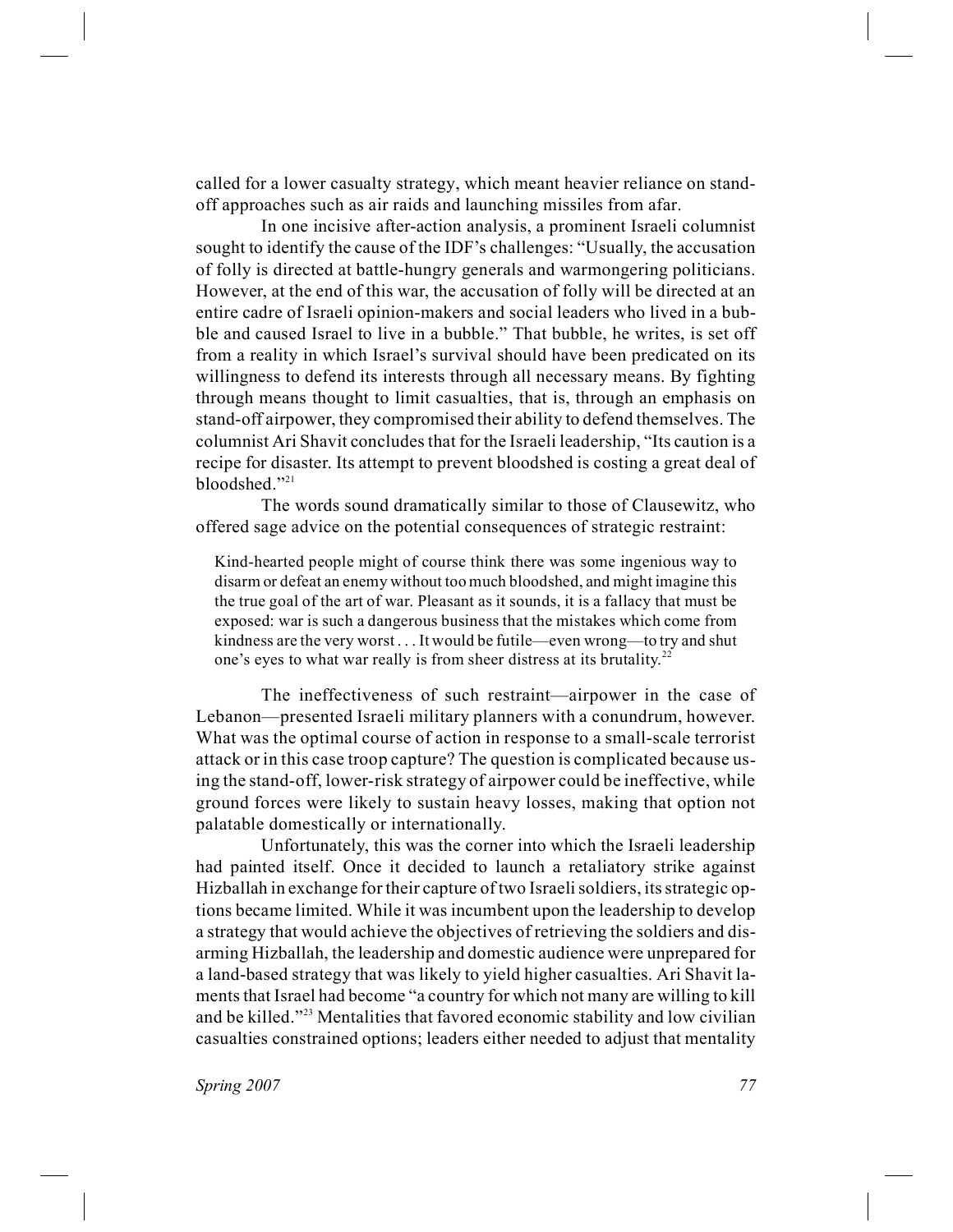to accord with reality or perhaps not launch a war unless willing to use the means necessary to win.

### *Fighting Another Military's Last War*

Second, the Israeli leadership appears to have fallen prey to the "fighting the last war" way of thinking. What reinforced its growing attachment to airpower as an antiseptic way to win wars at low cost was its observations of airpower's successes in previous campaigns, specifically the Kosovo campaign of 1999. Israeli leaders had "referred to Lebanon as an updated edition of the successful NATO aerial operation in Kosovo in 1999."<sup>24</sup> General Halutz, the chief architect of the IDF's response in Lebanon, and other senior IDF leaders had observed the Kosovo war, its reliance on airpower, and the apparent connection with a rapid, victorious outcome, and sought to adopt that intervention as a model of strategic behavior.<sup>25</sup> Their interpretation of Kosovo as a success story due to airpower reinforced the pre-existing faith in airpower as a decisive tool in combat and reinforced their commitment to its use in future operations.

Under any circumstance, the problem of "fighting the last war" may be detrimental for militaries, since the current or future war may look less like the previous war than planners may think.<sup>26</sup> What exacerbated that problem in the case of Lebanon is that the IDF was projecting lessons from a different state or set of states and against a different type of adversary onto a dramatically different setting.

Appropriating the lessons from conflicts such as Kosovo, which had apparently "achieve[d] victory on the cheap via airpower," proved problematic primarily because the adversary in Lebanon was significantly different from the fight against Milosevic in Kosovo.<sup>27</sup> Whereas the Serbians had used more conventional tactics, with some reasonably effective surface-to-air missiles, Hizballah relied on guerilla-style tactics against which airpower had less impact. Unlike the Serbians, for example, Hizballah hid elusive rocket launchers among the civilian population. Not only were the targets difficult to hit using airpower, Hizballah's tactic of hiding targets among civilians meant that the inevitable casualties fanned the flames of support for Hizballah. Israel might have been beguiled by the low rate of casualties in Kosovo, but it tried to adopt a model that was ill-suited to its own circumstances, and even then adapted it without adding the tool that may have ultimately brought the Serbians to their knees: the threat of massive ground forces. At no time did Israel indicate with any degree of resolve the prospect of introducing large numbers of ground forces. Only the last weekend in the 34-day war did Israel mobilize enough reserves and promise a ground inva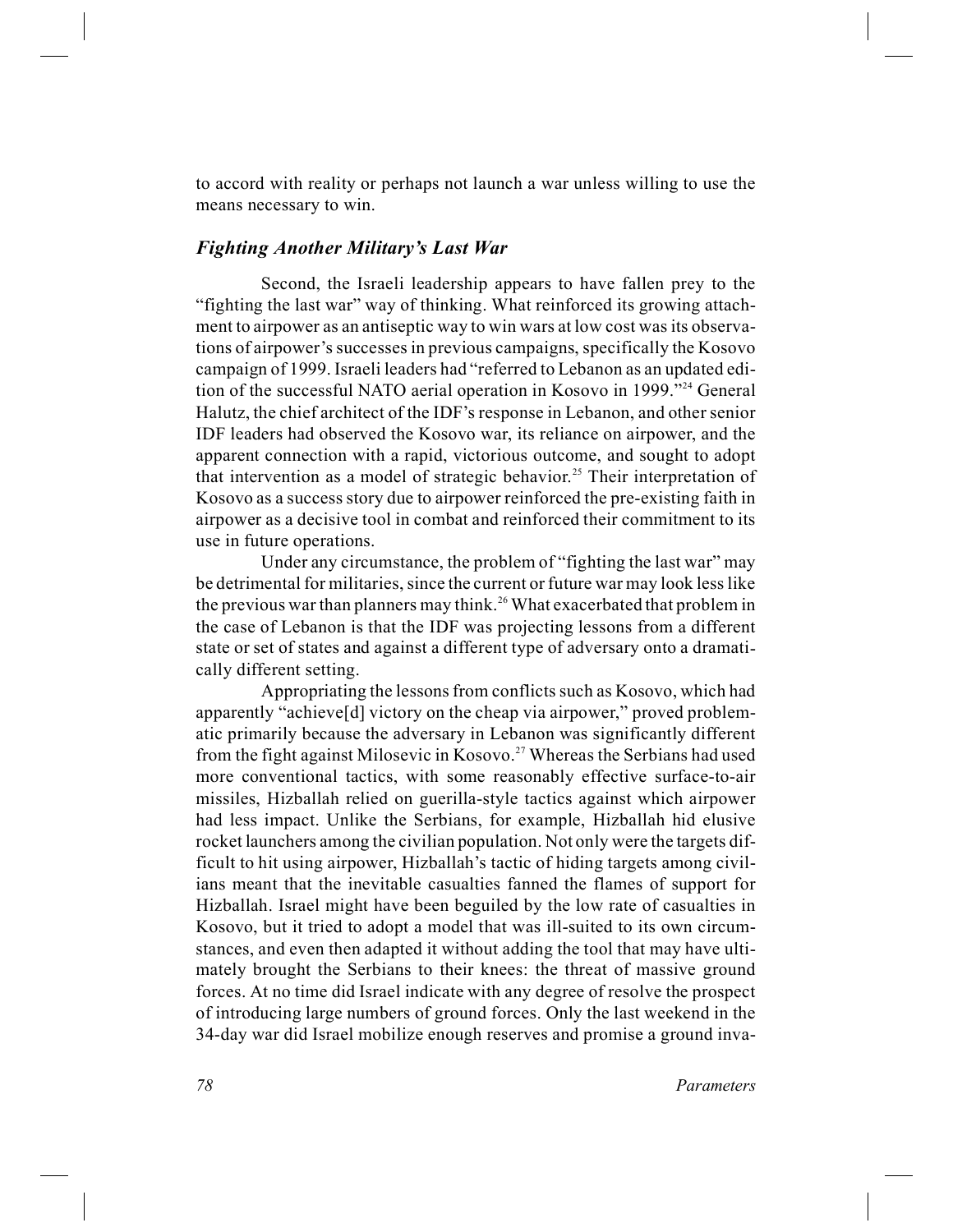sion, two days before the international community intervened and imposed a cease-fire under "UN Resolution 1701."<sup>28</sup>

## *The Unique Challenges of Asymmetric Operations*

Understanding the implications of fighting the last war leads to the third major lesson from the Lebanon campaign: campaigns against asymmetric adversaries bring with them a unique set of challenges. Many of Israel's previous military successes had been against Arab state militaries in more conventional force-on-force settings; these militaries had high-value targets worthy of striking, and Israel's material advantage has consistently translated into high degrees of success, giving Israel "uncontested superiority in the realm of conventional warfare."<sup>29</sup> Campaigns against adversaries such as Hizballah show that having material and technological advantages do not necessarily translate into success on the battlefield, as Hizballah has "managed to reverse decades of Arab military humiliation, surviving the Israeli onslaught" of the 2006 war in Lebanon. $30$ 

Paradoxically, perhaps Hizballah's greatest advantage was that it lacked high-value assets. In that way, they were like other terrorist or insurgent groups, which according to *Airpower in Small Wars* authors James S. Corum and Wray R. Johnson, "rarely present lucrative targets for aerial attack, and even more rarely is there ever a chance for airpower to be employed in a strategic bombing campaign or even in attack operations on any large scale."<sup>31</sup> Lacking high-value targets, such as industrial facilities and robust command and control nodes, Israel's main targets became Hizballah leadership, fielded forces, and weapons, hid among the civilians and difficult to target.

Against these elusive targets, the IDF's attempt to use long-range bombs and artillery to disarm and defeat Hizballah was intractable, the operational equivalent of finding needles in haystacks. Not only did the IDF have limited success in killing Hizballah leadership and destroying the mobile rocket launchers, but in trying to target the elusive leaders and katyushas, the IDF inevitably contributed to the number of Lebanese civilian casualties. $32$ Rather than mobilizing the population against Hizballah, the collateral damage seemed to have the opposite effect, rallying and recruiting sympathizers to its side in the fight against Israel.

#### *The Media as a Multiplier Effect*

Hizballah's strategy of using mosques and day care centers as weapons caches or hideouts for leaders meant that targeting those facilities would lead to casualties that looked egregious and disproportional when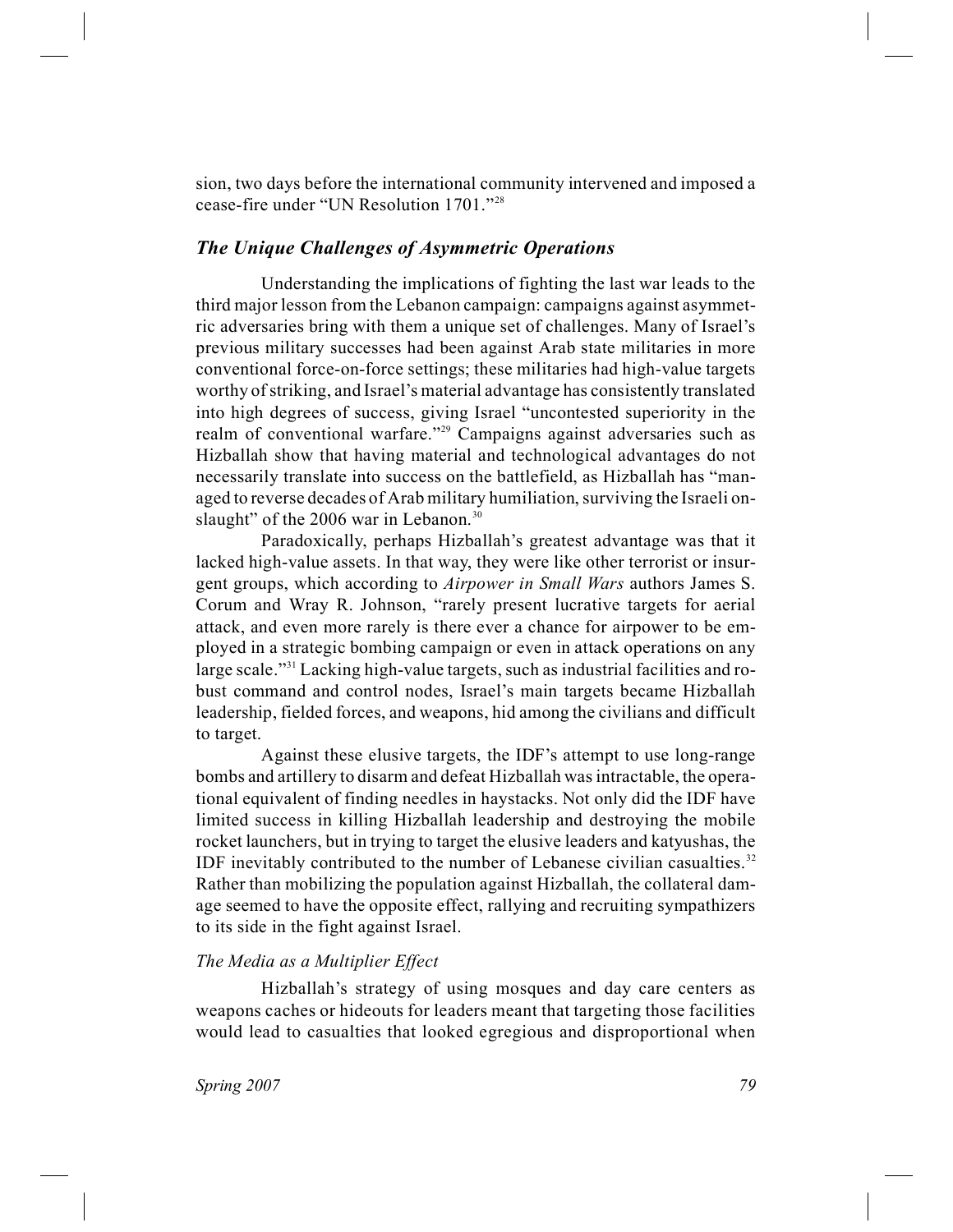portrayed in the media. Hizballah's savvy use of the media acted as a multiplier effect for its asymmetric advantages. By showcasing the damage in Lebanon and portraying the Israeli attacks against civilians as inhumane, Hizballah was able to generate sympathy for its actions among the Lebanese domestic audience and also internationally. Photographs and video images, sometimes even those that had been manipulated for anti-Israeli effect,<sup>33</sup> became a rallying cry for Hizballah individuals in the region and beyond. In addition to the Arabs in the immediate region who were thought to have been fighting alongside Hizballah, the United Nations found evidence that at least 700 Somali Islamic militants traveled to Lebanon to fight against Israel.<sup>34</sup> Hizballah played the public relations campaign expertly and was able to use its media successes to recruit hundreds or thousands of foreign fighters. Clearly, Hizballah understood, as al Qaeda's number two leader has observed, that "more than half of the Islamists' battle 'is taking place in the battlefield of the media.'"35

In addition to the individual level support that Hizballah's media campaign generated, it also worked to build support from key states in the region. First, it helped mute opposition from the more moderate Saudi, Jordanian, and Egyptian governments which had initially been critical of Hizballah's actions but "shifted their position in the wake of public protests in their countries about the Israeli bombing."<sup>36</sup> Second, by portraying the conflict as a pan-Islamic fight against Israel, Hizballah was able to galvanize support from the Shia Iranians and Sunni Syrians. While Iran and Syria have serious religious differences, they were unified in their antagonism towards Israel, and the battle that played out in Lebanon served to consolidate these countries' support for Hizballah. The support translated into a continuing supply of weapons, fighters, and funding so that Hizballah could continue its armed opposition against Israel.<sup>37</sup>

In terms of strategic calculations, the amount of effort needed to overcome the adversary is the combination of the total means at his disposal and the strength of his will.<sup>38</sup> By vilifying Israeli tactics in the media, Hizballah was able to recruit outside assistance and thus increase the *means* at its disposal. Moreover, its use of the media consolidated the *will* of its supporters. By merely demonstrating some ability to resist Israel and by making theatrical public speeches at Hizballah rallies, Nasrallah became a cult of personality behind which a much augmented population base followed.<sup>39</sup> The combined effect of increased means of disposal plus increased strength of will raised the cost of victory for Israel.

The media also came into play in eroding the strength of will on the part of Israel and its close ally, the United States. Most of the international community agreed that in principle, retaliation against Hizballah for capturing two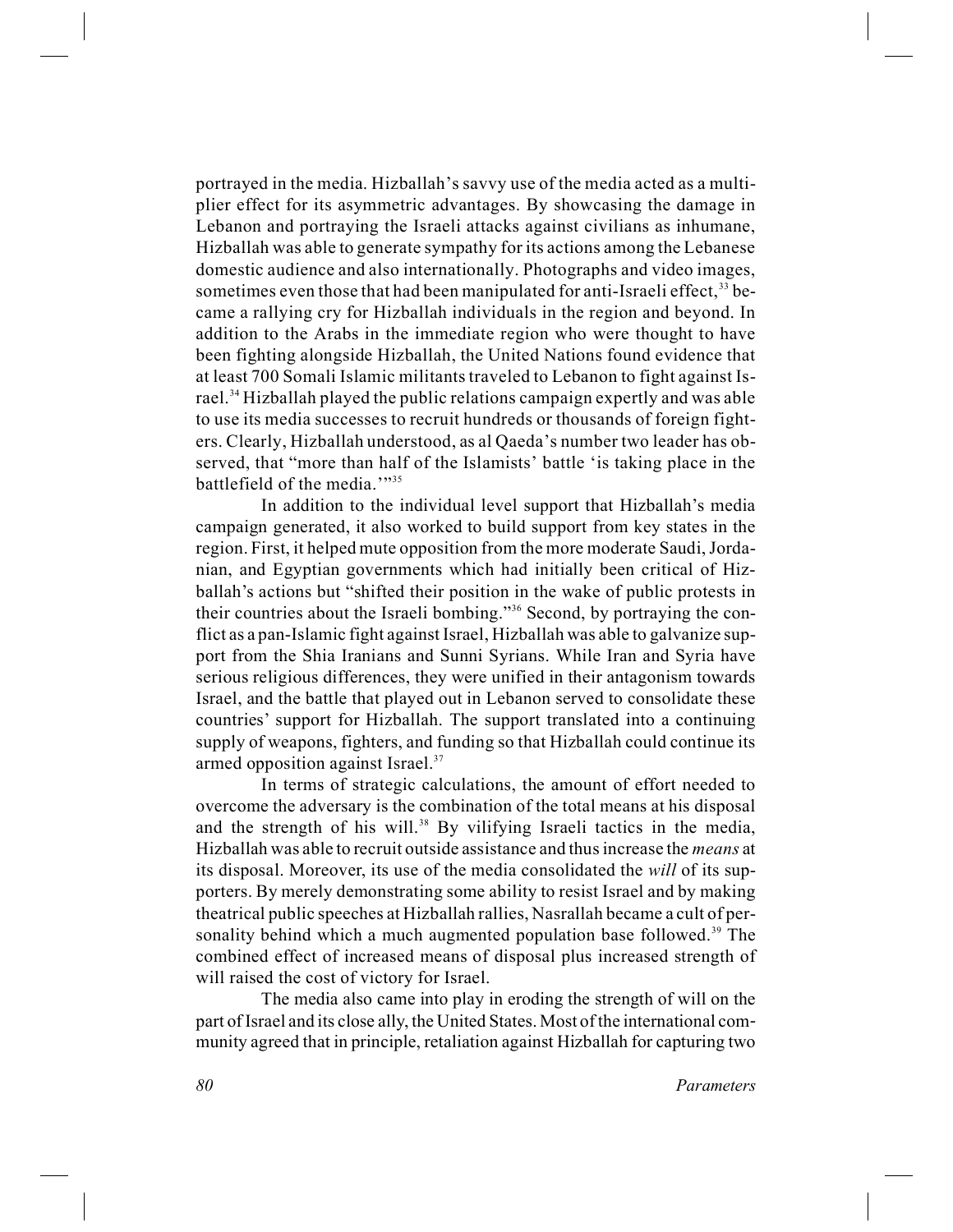Israeli soldiers was justified.<sup>40</sup> But as the conflict continued and Hizballah members began positioning themselves so they could document footage of Israel destroying civilian assets—which often contained weapons that Hizballah could use against Israel, such as katyusha rockets—questions of proportionality began to arise. This assertion does not weigh in on whether Israel's approach was entirely proportional, but does make the claim that Hizballah used the ambiguity of the proportionality doctrine to its advantage, largely through projections in the media. The Israeli government later acknowledged that the images of IDF raids in Beirut and the resulting civilian damage eroded its international support over the course of the conflict. $41$ 

Gradually, members of the international community began to question the proportionality, a trend that peaked with the ill-fated attack on the Lebanese town of Qana. The collateral damage inflicted on Qana—almost inevitable given that Hizballah was fighting from within densely populated civilian areas—prompted widespread criticism for Israel's approach to the conflict. International reactions to the attack caused Israel to suspend airstrikes for 48 hours, but the implications of the attack went beyond Israeli foreign policy. The attacks "illustrated in heart-breaking images the enormous risks for the United States in the current Middle East crisis."<sup>42</sup> The United States was already in a difficult position of on the one hand seeking to support its ally, but on the other trying to mitigate anti-Americanism in a region with high strategic importance. Negotiating that balance became more difficult "with each new scene of carnage in southern Lebanon,"<sup>43</sup> particularly Qana. While the United States formally maintained its support for Israel, these incidents and the images that followed no doubt shortened the timeline that it would allow Israel to prosecute the war, which in turn constrained Israel's strategic options.

## *Lessons from Lebanon*

Given the limited effects of airpower against asymmetric adversaries, and the domestically and internationally unpopular prospect of using ground forces against Hizballah, what were Israel's strategic options? The Israeli government could not stand by and appear to do nothing when rockets were falling on Israeli towns and soldiers were being captured. Moreover, the government, new to office and seeking to fill the large shoes left by General Sharon, was right to assert its right of self-defense and retaliate in some manner. While airpower offered a way to demonstrate leadership resolve and appeal to society's interest in doing something, and without the need to mount legislative and civilian support for the otherwise riskier strategy of using ground troops, it clearly faced challenges in the execution. What are the lessons to draw from those challenges?

*Spring 2007 81*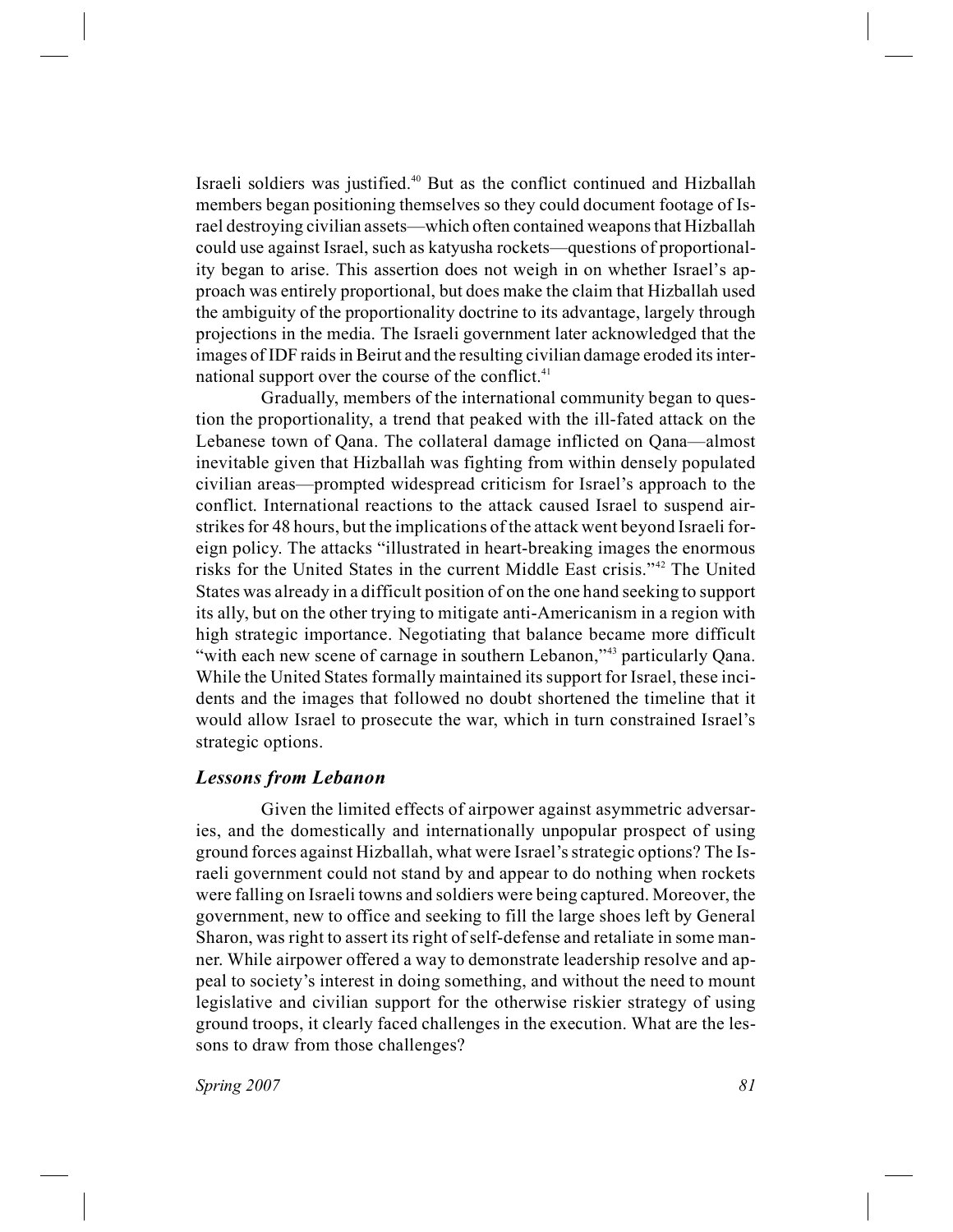The first lesson, based on this analysis, would be to suggest caution when applying anything but contextualized lessons from the last war. Certainly, no two wars are the same, but some are more similar than others. Noting the strategic context—conventional, asymmetric, etc.—is key to understanding how best to match the strategy to the adversary. By thinking not just about whether a particular approach worked, but by placing that approach in a particular context and then evaluating its utility, leaders may be better able to avoid the pathology of fighting a war that happens to be incongruent with their immediate context.

A second lesson is perhaps not that airpower is a categorical failure, but that it does not promise the antiseptic elixir that some leaders are seeking. If leaders are serious about providing security, they must identify their strategic objectives and match them with appropriate and realistic instruments and be willing to use those instruments even at the risk of incurring casualties. Conflicts such as the Gulf War and Kosovo may have given the impression that high precision stand-off weapons can deliver victory with few casualties, but these may have been the anomalies. The very nature of a war makes bloodshed likely. While acting within the bounds of proportionality, a state's leadership's business is to provide for their state's security and win wars; "kind-heartedness" is not always the best way to achieve that goal.

Third, the outcome of a conventional military against an asymmetric adversary may show that not just airpower, but military force in general may have limited effectiveness in this type of unconventional environment. Given the way opponents use casualties as political theater for generating support, the use of military force, which inevitably leads to casualties, will likely only invigorate a resistance that is founded more on an ideology than on the material power that fuels conventional militaries. Since the opposition is as much ideological as military, then it is not clear that only the use of force—land, air, or some combination thereof—will itself bring the adversary to its knees. Rather, the use of force should be integrated within a broader political strategy designed to collapse support for the adversary.

In these asymmetric settings, much of the conflict may play out in the battlefield of the media. The centers of gravity against asymmetric adversaries may not be their infrastructure and command and control nodes, which are severely lacking compared to regular armies. Lacking high-value assets, the centers of gravity for asymmetric adversaries may become their citizens' political will. And as the case of the Lebanon war and the draw for foreign fighters and civilians shows, "citizens" may not mean the citizens of that particular state, but the individuals who are inclined in a similar ideological way, whether they live in Somalia, Syria, Lebanon, or Egypt. The public relations battle therefore may not be limited to information operations (IO) in the im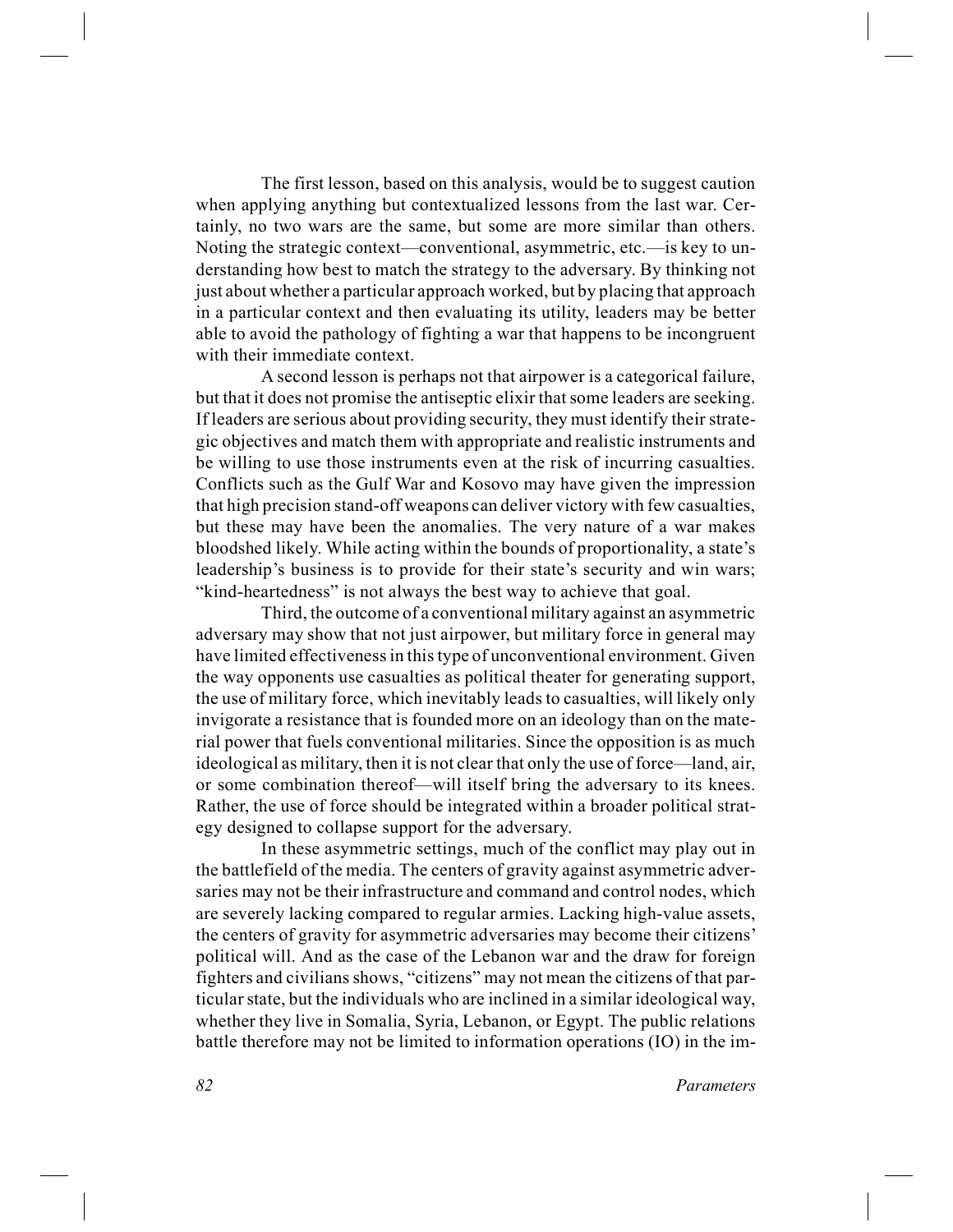mediate area of operations, in this case Lebanon, but across boundaries, targeting individuals that may be sympathetic to the cause taking place on foreign lands. Any information operations strategy, whether jamming radio transmissions of the adversary or disseminating information favorable to friendly forces, must therefore be deployed not just locally but on a more widespread basis, to include potential foreign fighters.

Moreover, to the extent that asymmetric battles may be part of a broader ideological struggle, any wartime IO strategies must be combined with wider-ranging political strategies. First and foremost, that means addressing the Middle East peace process, since tensions in the Middle East are an ongoing source of recruitment for terrorist organizations. More generally, however, that means that the US and its allies must press harder in their public diplomacy efforts to bridge the ideological divide between east and west. Until these Western states can make advances on the battlefield of public relations, they are unlikely to see decisive victories on the battlefield of tanks, missiles, and planes.

#### **NOTES**

1. Yaakov Katz and Herb Keinon, "Halutz's Resignation Hailed as First Step to Recovery From War," *The Jerusalem Post*, 18 January 2007, p. 1; Ken Ellingwood, "Israeli Leaders Name Candidate for Army Chief," *The Los Angeles Times*, 23 January 2007, p. A7.

2. Giulio Douhet, *Command of the Air* (New York, Coward-McCann, 1942).

3. John Warden, *The Air Campaign: Planning for Combat*. (Washington: National Defense Univ. Press, 1988).

4. Ze'ev Schiff, "The Foresight Saga," *Haaretz*, 18 August 2006.

5. Robert Pape, *Bombing to Win: Air Power and Coercion in War* (Ithaca, N.Y.: Cornell Univ. Press, 1996).

6. Daniel L. Byman and Matthew C. Waxman, "Kosovo and the Great Air Power Debate," *International Security*, 24 (Spring 2000), 5-38.

7. The official Israel Defense Force Web site suggests that Operation Change of Direction was intended to achieve these two strategic objectives. See the July 2006 summary of IDF events at http://www1.idf.il/ DOVER/site/mainpage.asp?sl=EN&id=7&docid=59888.EN.

8. Phillip H. Gordon, "Air Power Won't Do It," *The Washington Post*, 25 July 2006, p. A15.

9. Robert Pape, "Ground to a Halt," *The New York Times*, 3 August 2006.

10. Yuval Steinitz, "The War That Was Led Astray," *Haaretz*, 17 August 2006.

11. The Israeli government has commissioned several studies on the performance of the IDF during the Lebanon war, including the Shomron study, whose findings were released in January 2007, and the Winograd Study, due out in the spring. Former Chief of Staff Dan Shomron found in his investigation that the IDF lacked goals and suffered from poor leadership during the 2006 Lebanon war; he did not directly call for Halutz's resignation but Halutz nonetheless resigned soon thereafter. For reactions to the Shomron report and Halutz resignation, see Yaniv Salama-Sheer, "International Press Agrees that Halutz was Responsible," *The Jerusalem Post*, 18 January 2007, p. 3.

12. As of December 2006, the two soldiers had not been returned and it was not clear that they were actually still alive. See Donald Macintyre, "Israeli Soldiers 'Seriously Injured' in Kidnapping That Sparked War," *The Independent*, 6 December 2006, p. 38.

13. David Makovsky and Jeffrey White note that Israeli strikes did little to neutralize Hizballah's rocket launching capabilities. See "Lessons and Implications of the Israel-Hizballah War: A Preliminary Assessment," Policy Focus #60, October 2006. Apublication of the Washington Institute for Near East Studies. For an additional perspective on whether Israel achieved these objectives, see Jim Quilty, "Israel's War Against Lebanon's Shi'a," *The Middle East Report*, 25 July 2006, http://www.merip.org/mero/mero072506.html.